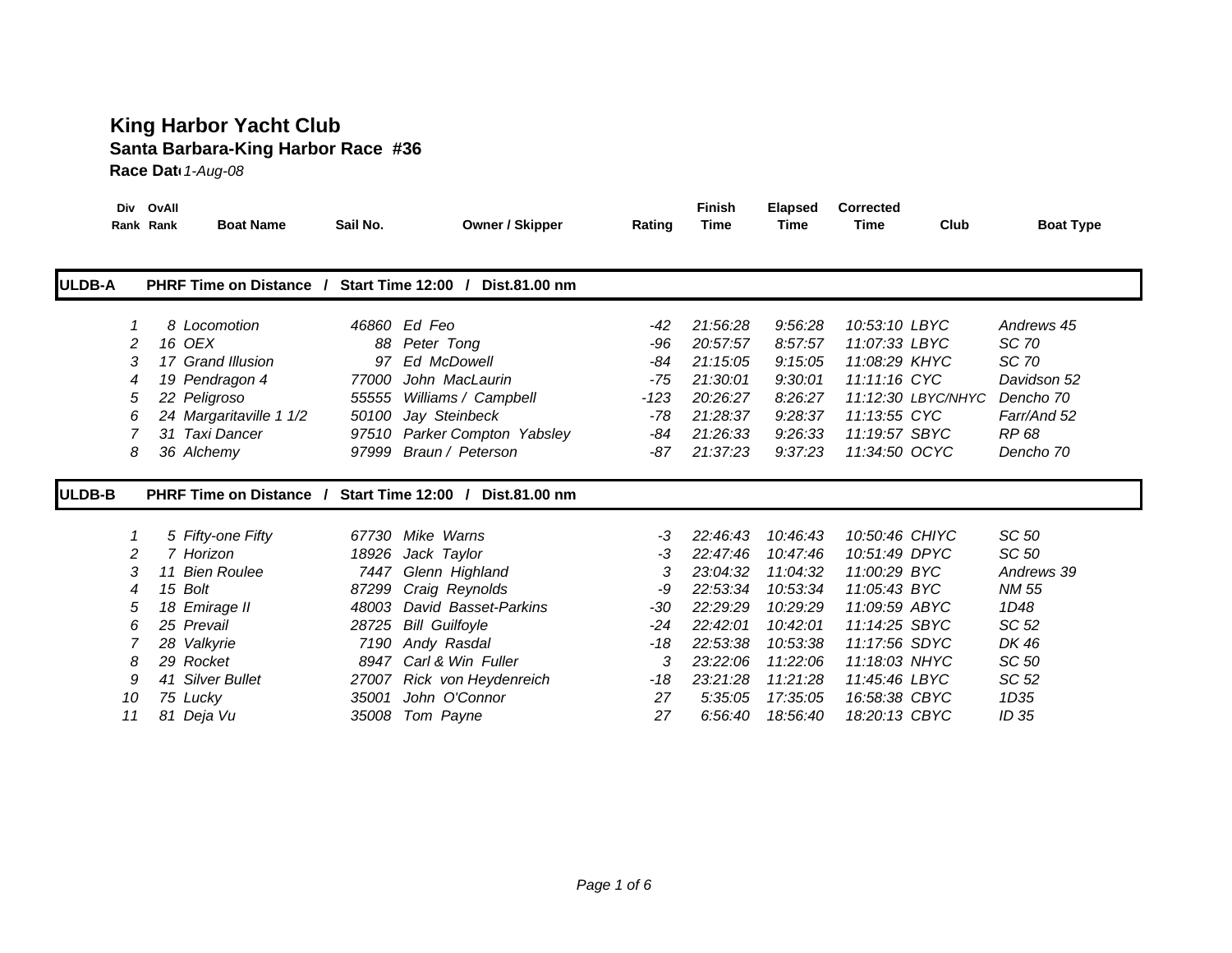|        | <b>Div</b><br>Rank Rank | OvAll | <b>Boat Name</b>                  | Sail No. | Owner / Skipper                                                      | Rating | <b>Finish</b><br><b>Time</b> | <b>Elapsed</b><br><b>Time</b> | <b>Corrected</b><br>Time | Club         | <b>Boat Type</b> |
|--------|-------------------------|-------|-----------------------------------|----------|----------------------------------------------------------------------|--------|------------------------------|-------------------------------|--------------------------|--------------|------------------|
| ULDB-C |                         |       | <b>PHRF Time on Distance /</b>    |          | <b>Start Time 12:20 /</b><br>Dist.81.00 nm                           |        |                              |                               |                          |              |                  |
|        |                         |       | 6 Commotion                       | 87369    | <b>Bill Bench</b>                                                    | 81     | 1:00:17                      | 12:40:17                      | 10:50:56 SBYC            |              | Hobie 33         |
|        | 2                       |       | 14 Wild Thing                     | 14       | Tolar / Brown                                                        | 42     | 0:20:57                      | 12:00:57                      | 11:04:15 BCYC            |              | Mumm 30          |
|        | 3                       |       | 32 Huckleberry 2                  | 15       | Jim Murrell                                                          | 42     | 0:38:45                      | 12:18:45                      | 11:22:03 KHYC            |              | Mumm 30          |
|        | 4                       |       | 38 Cuidado                        | 36       | Tom Bollay                                                           | 69     | 1:34:05                      | 13:14:05                      | 11:40:56 SBYC            |              | 11 Metre         |
|        | 5                       |       | 40 Babe                           | 20       | Doug Steele                                                          | 42     | 1:02:27                      | 12:42:27                      | 11:45:45 CYC             |              | Mumm 30          |
|        | 6                       |       | 83 Dragon Song                    | 87014    | Sam McFadden                                                         | 96     | 9:14:05                      | 20:54:05                      | 18:44:29 SSS             |              | Olson 30         |
|        |                         |       | 86 Fandango                       | 87891    | Len Yundzel                                                          | 87     | 9:14:15                      | 20:54:15                      | 18:56:48 DPYC            |              | Soverel 33       |
|        | 8                       |       | 92 Flyer                          | 46658    | Noel Young                                                           | 63     | 9:42:04                      | 21:22:04                      | 19:57:01 Col YC          |              | Evans 28         |
|        | 9                       |       | 101 Flying Dutchman               | 87027    | Jason Herring                                                        | 54     | 11:03:54                     | 22:43:54                      | 21:31:00 KHYC            |              | Hobie $33(M)$    |
|        |                         |       | SPRIT-ULDEPHRF Time on Distance / |          | <b>Start Time 12:05 /</b><br>Dist.81.00 nm<br>Ken Keiding / Dr.Laura |        |                              |                               |                          |              |                  |
|        | 1                       |       | 2 Tigress                         | 80       | <b>Schlesinger</b>                                                   | 36     | 22:47:58                     | 10:42:58                      | 9:54:22 SBSC             |              | FT-10            |
|        | 2                       |       | 3 Commanche                       | 56610    | Tim Kernan / Brent Carey                                             | 51     | 23:27:34                     | 11:22:34                      | 10:13:43 ABYC            |              | Columbia 30      |
|        | 3                       |       | 10 Derivative                     | 46700    | Mark Surber                                                          | 0      | 23:00:13                     | 10:55:13                      | 10:55:13 CYC             |              | J <sub>125</sub> |
|        | 4                       |       | 12 Ruckus                         | 49       | Eric Schlagater                                                      | 42     | 0:03:06                      | 11:58:06                      | 11:01:24 AYC             |              | $FT-10$          |
|        | 5                       |       | 45 Plankton                       | 50904    | John Staff                                                           | 39     | 0.49.45                      | 12:44:45                      | 11:52:06 CYC             |              | Viper 830        |
|        | 6                       |       | 50 Seguoyah                       | 93145    | Jim Moore                                                            | $-30$  | 23:25:28                     | 11:20:28                      | 12:00:58 SBYC            |              | J <sub>145</sub> |
|        |                         |       | 63 Ghost 2                        | 7707     | Al Berg                                                              | 30     | 1:52:02                      | 13:47:02                      | 13:06:32 SMWYC           |              | <b>Farr 395</b>  |
|        | 8                       |       | 65 Decollage                      | 56461    | <b>Bernard Gantes</b>                                                | $-57$  | 1:38:09                      | 13:33:09                      | 14:50:06 LBYC            |              | Pogo 40          |
|        | 9                       |       | 71 Lounge Act                     | 556      | Loren Colahan                                                        | 54     | 5:15:05                      | 17:10:05                      | 15:57:11 SBYC            |              | Melges 24        |
|        | 10                      |       | 74 Blade                          | 103      | Mick Shlens                                                          | 18     | 5:15:10                      | 17:10:10                      | 16:45:52 KHYC            |              | Melges 30        |
| D٨     | 13                      |       | 114 Malolo                        | 52215    | <b>Bob Locke</b>                                                     | $-36$  |                              |                               |                          | <b>SBRYC</b> | Kernan 55        |
| D٨     | 13                      |       | 114 Rattle & Hum                  | 46566    | Sue Senescu                                                          | 60     |                              |                               |                          | <b>DPYC</b>  | Antrim 27        |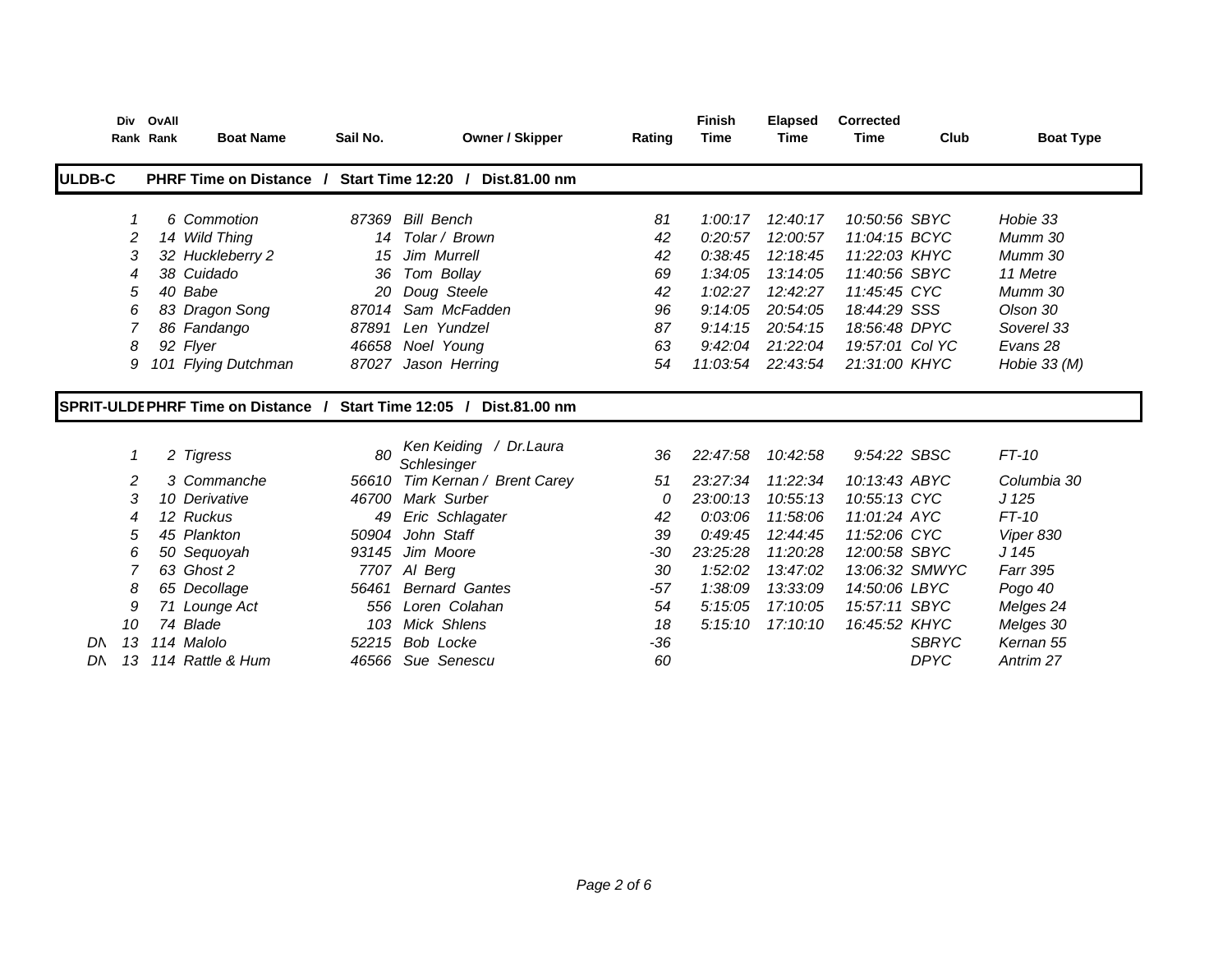|               | Div<br>Rank Rank                            | OvAll | <b>Boat Name</b>                                                                                                                                                       | Sail No.                                                                                        | Owner / Skipper                                                                                                                                                                                    | Rating                                                        | <b>Finish</b><br><b>Time</b>                                                                                           | <b>Elapsed</b><br>Time                                                                                                           | Corrected<br><b>Time</b>                                                                                                                                                             | Club       | <b>Boat Type</b>                                                                                                               |
|---------------|---------------------------------------------|-------|------------------------------------------------------------------------------------------------------------------------------------------------------------------------|-------------------------------------------------------------------------------------------------|----------------------------------------------------------------------------------------------------------------------------------------------------------------------------------------------------|---------------------------------------------------------------|------------------------------------------------------------------------------------------------------------------------|----------------------------------------------------------------------------------------------------------------------------------|--------------------------------------------------------------------------------------------------------------------------------------------------------------------------------------|------------|--------------------------------------------------------------------------------------------------------------------------------|
|               |                                             |       | <b>SPRIT-PHRF PHRF Time on Distance /</b>                                                                                                                              |                                                                                                 | Start Time 12:15 /<br>Dist.81.00 nm                                                                                                                                                                |                                                               |                                                                                                                        |                                                                                                                                  |                                                                                                                                                                                      |            |                                                                                                                                |
|               | 1<br>2                                      |       | 34 Bluebird<br>35 Adios                                                                                                                                                | 55055<br>46638                                                                                  | Tom Cullen<br>Peter Bretschger                                                                                                                                                                     | 36<br>36                                                      | 0.32.33<br>0.37:48                                                                                                     | 12:17:33<br>12:22:48                                                                                                             | 11:28:57 SBYC<br>11:34:12 BYC                                                                                                                                                        |            | J 120<br>J120                                                                                                                  |
| DN.           | 3<br>4<br>5.                                |       | 44 Bebe<br>49 Tenacity<br>100 Arrow<br>114 Sprit Decision                                                                                                              | 130<br>52133<br>52689<br>52878                                                                  | <b>Charles Browning</b><br>Gil Maguire<br>Maronta / Spisak<br>T. Weber / G. Moll                                                                                                                   | 15<br>9<br>63<br>63                                           | 0:22:25<br>0:27:30<br>10:51:34                                                                                         | 12:07:25<br>12:12:30<br>22:36:34                                                                                                 | 11:47:10 SBYC<br>12:00:21 CYC<br>21:11:31 LSFYC                                                                                                                                      | <b>CYC</b> | J 130<br>J <sub>133</sub><br>Ben 10R<br>Ben 10R                                                                                |
| <b>PHRF-A</b> |                                             |       | <b>PHRF Time on Distance /</b>                                                                                                                                         |                                                                                                 | <b>Start Time 12:10 /</b><br>Dist.81.00 nm                                                                                                                                                         |                                                               |                                                                                                                        |                                                                                                                                  |                                                                                                                                                                                      |            |                                                                                                                                |
|               | 2<br>3<br>4<br>5<br>6<br>8<br>9<br>10<br>11 | 55    | 20 Cool Man Cool 2<br>21 Entropy<br>26 Flash Packet<br>37 Elusive<br>39 Uhambo<br>42 French Kiss<br>43 Pendragon II<br>47 Lugano<br>52 Tranquility<br>54 Voodoo<br>Ono | 38021<br>50400<br>52727<br>77533<br>56134<br>56336<br>77177<br>56456<br>56106<br>46335<br>32551 | <b>Harrell</b> Jones<br>Chris Hemans<br>Peter Stazicker<br>Joe Brunner<br>David Chase<br>Chris Hillseth<br>David Gray<br>Mark Stratton<br>Max & Shirley Lynn<br>John McBrearty<br>Folkman Galloway | 30<br>18<br>57<br>36<br>48<br>39<br>3<br>57<br>57<br>51<br>48 | 0:02:02<br>23:46:19<br>0:41:23<br>0.37.29<br>0:59:03<br>0.48:30<br>0:00:02<br>1:19:53<br>1:35:11<br>1:30:48<br>1:27:23 | 11:52:02<br>11:36:19<br>12:31:23<br>12:27:29<br>12:49:03<br>12:38:30<br>11:50:02<br>13:09:53<br>13:25:11<br>13:20:48<br>13:17:23 | 11:11:32 DWYC<br>11:12:01 BYC<br>11:14:26 CYC<br>11:38:53 SLBYC<br>11:44:15 VYC<br>11:45:51 CYC<br>11:45:59 ALYC<br>11:52:56 SMYC<br>12:08:14 SBYC<br>12:11:57 LBYC<br>12:12:35 KHYC |            | Sydney 38<br><b>Tripp</b><br>Ben<br>Choate 48<br>Fast 42<br>Beneteau<br>Dav 44<br>Ben 40.7<br>Ben 40.7<br>Tripp 40<br>Olson 40 |
|               | 12                                          |       | 62 West Wing                                                                                                                                                           | 56447                                                                                           | Dennis West                                                                                                                                                                                        | 39                                                            | 2:07:57                                                                                                                | 13:57:57                                                                                                                         | 13:05:18 CIYC                                                                                                                                                                        |            | Beneteau First 44.7                                                                                                            |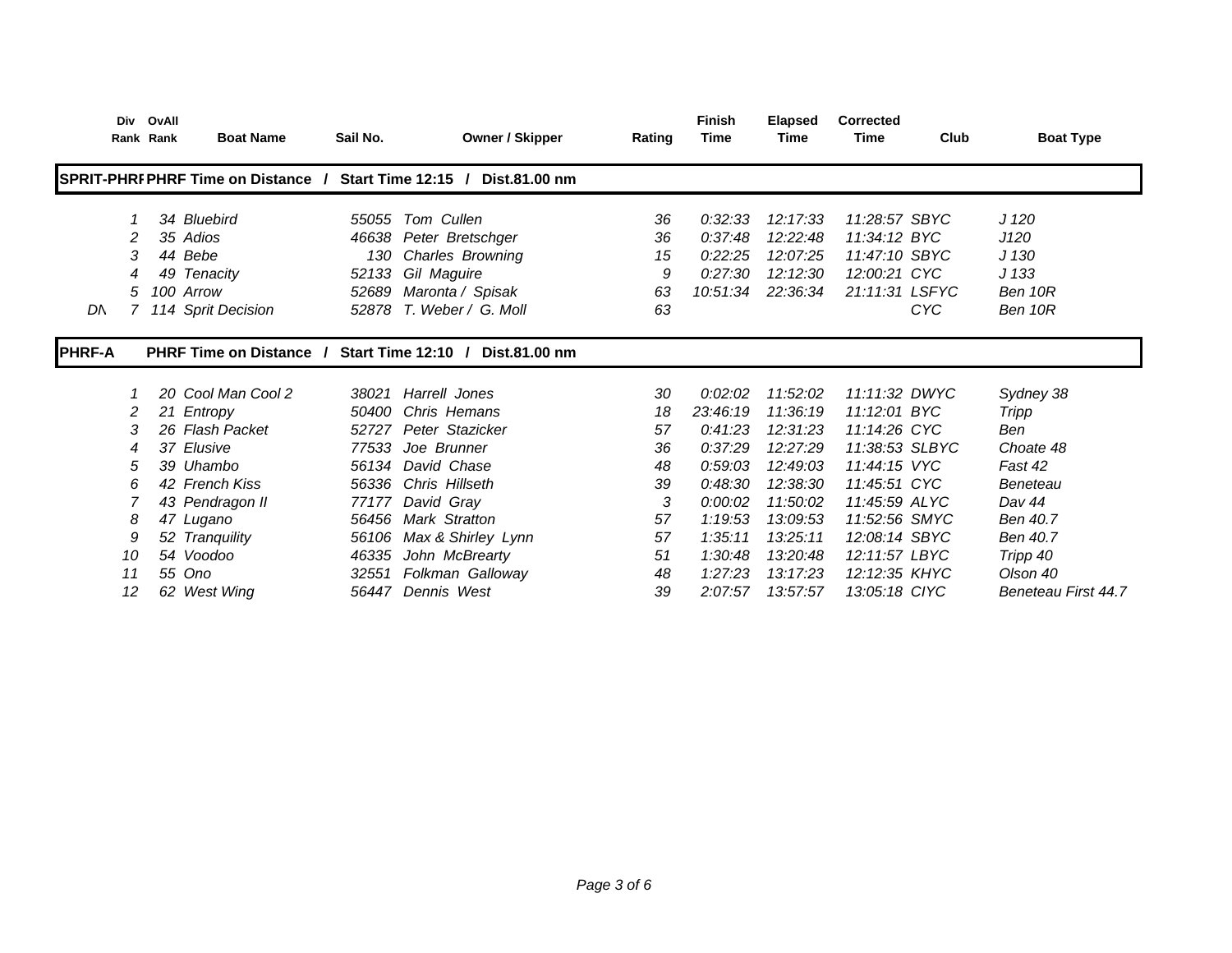|               | Div | OvAll<br>Rank Rank | <b>Boat Name</b>               | Sail No. | Owner / Skipper                            | Rating | <b>Finish</b><br><b>Time</b> | <b>Elapsed</b><br><b>Time</b> | Corrected<br><b>Time</b> | Club        | <b>Boat Type</b> |  |
|---------------|-----|--------------------|--------------------------------|----------|--------------------------------------------|--------|------------------------------|-------------------------------|--------------------------|-------------|------------------|--|
| <b>PHRF-B</b> |     |                    | <b>PHRF Time on Distance /</b> |          | <b>Start Time 12:15 /</b><br>Dist.81.00 nm |        |                              |                               |                          |             |                  |  |
|               |     |                    | 30 Tigger                      |          | 42757 Fred Cottrell                        | 81     | 1.24:11                      | 13:09:11                      | 11:19:50 KHYC            |             | J33              |  |
|               | 2   |                    | 46 Elixir                      | 56417    | Chad Downey                                | 84     | 2:00:40                      | 13:45:40                      | 11:52:16 CYC             |             | Jen 49DS         |  |
|               | 3   |                    | 53 Alpha Papa                  | 60118    | Gordon Leon                                | 78     | 2:11:46                      | 13:56:46                      | 12:11:28 CBYC            |             | Tripp 33         |  |
|               | 4   |                    | 60 Jungle Jim                  | 7278     | Jim Maslon                                 | 69     | 2:34:25                      | 14:19:25                      | 12:46:16 DRYC            |             | Jenneau 49       |  |
|               | 5   |                    | 61 X-Rated                     | 35353    | David Fell                                 | 60     | 2:22:34                      | 14:07:34                      | 12:46:34 SIBYC           |             | <b>IMX 38</b>    |  |
|               | 6   |                    | 66 Juno                        | 33819    | David Cort                                 | 72     | 4.49.40                      | 16:34:40                      | 14:57:28 LAYC            |             | Express 37       |  |
|               | 7   |                    | 70 Martela                     | 7075     | Viggo Torbensen                            | 60     | 5:06:56                      | 16:51:56                      | 15:30:56 DPYC            |             | <b>IMX 38</b>    |  |
|               | 8   |                    | 85 Skysail                     | 77508    | Peter Wheelon                              | 78     | 8:52:58                      | 20:37:58                      | 18:52:40 KHYC            |             | Choate 40        |  |
|               | 9   |                    | 87 Montserrat                  | 97875    | Thomas Zahlten                             | 72     | 8:53:27                      | 20:38:27                      | 19:01:15 SYC             |             | C&C 41           |  |
|               | 10  |                    | 97 By Design                   | 56470    | <b>Oliver Garrett</b>                      | 84     | 10:44:55                     | 22:29:55                      | 20:36:31 DRYC            |             | Ben 36.7         |  |
|               | 11  |                    | 102 Kraken                     | 7367     | Greg Lynn                                  | 60     | 11:26:39                     | 23:11:39                      | 21:50:39 SBYRC           |             | Ben 36.7         |  |
| D٨            | 14  |                    | 114 Sidekick                   | 42301    | <b>Bill Webster</b>                        | 75     |                              |                               |                          | <b>KHYC</b> | J <sub>37</sub>  |  |
| DN.           | 14  |                    | 114 Sleeper                    |          | 56284 Ron Simonson                         | 84     |                              |                               |                          | <b>CBYC</b> | Jenneau 44       |  |
| PHRF-C        |     |                    | <b>PHRF Time on Distance /</b> |          | <b>Start Time 12:25 /</b><br>Dist.81.00 nm |        |                              |                               |                          |             |                  |  |
|               |     |                    | 67 Rush Street                 | 77839    | Larry Leveille                             | 111    | 5:54:45                      | 17:29:45                      | 14:59:54 SBYC            |             | J 29             |  |
|               | 2   |                    | 68 La Diana                    | 47933    | Fred & Brenda Huffman                      | 108    | 5:54:04                      | 17:29:04                      | 15:03:16 CCA             |             | Contessa 35      |  |
|               | 3   |                    | 73 Shockwave                   | 8391     | Mike Grijalva                              | 102    | 6:58:58                      | 18:33:58                      | 16:16:16 AYC             |             | NPT41S           |  |
|               | 4   |                    | 79 Wind Dancer                 | 97871    | PK Edwards                                 | 102    | 8:57:44                      | 20:32:44                      | 18:15:02 VYC             |             | Catalina 42      |  |
|               | 5   |                    | 84 Cygnet                      | 8473     | Scott Alyn                                 | 114    | 9:47:15                      | 21:22:15                      | 18:48:21 CYC             |             | <b>Swan 371</b>  |  |
|               | 6   |                    | 90 Hassle                      | 77649    | Larry Malmberg                             | 114    | 10:40:13                     | 22:15:13                      | 19:41:19 SYC             |             | Cat 38           |  |
|               | 7   |                    | 93 Traveler                    | 97089    | Jack Mayer                                 | 102    | 10:43:33                     | 22:18:33                      | 20:00:51 DRYC            |             | Express 34       |  |
|               | 8   |                    | 95 Big Ben                     | 77128    | David Ross                                 | 114    | 11:25:42                     | 23:00:42                      | 20:26:48 DRYC            |             | Cat 38           |  |
|               | 9   |                    | 96 Crimson Star                | 87635    | Lee Rhoads                                 | 114    | 11:28:53                     | 23:03:53                      | 20:29:59 SMWYC           |             | Santana 30/30    |  |
|               | 10  |                    | 99 Trojan Conquest             | 56000    | Alan Cheeks                                | 114    | 11:45:11                     | 23:20:11                      | 20:46:17 KHYC            |             | Eric 38          |  |
| D٨            | 13  |                    | 114 Magic II                   | 7158     | Jim Brock                                  | 114    |                              |                               |                          | <b>LSF</b>  | Cal 40           |  |
| D٨            | 13  |                    | 114 Duchess                    |          | 56700 Ron Jacobs                           | 102    |                              |                               |                          | <b>DRYC</b> | Cat 42           |  |
|               |     |                    |                                |          |                                            |        |                              |                               |                          |             |                  |  |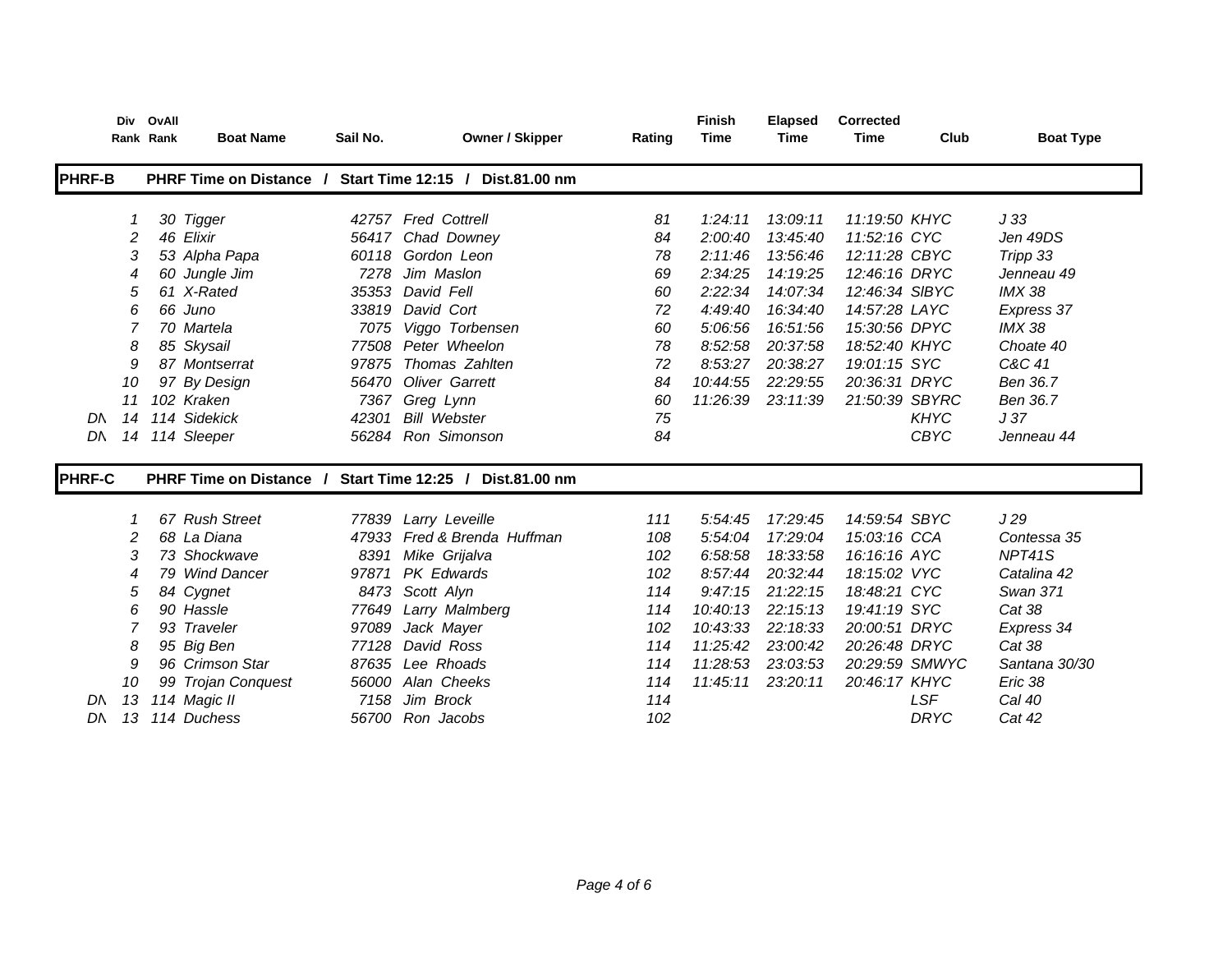|               | Div | OvAll<br>Rank Rank | <b>Boat Name</b>               | Sail No. | Owner / Skipper                                          | Rating | Finish<br><b>Time</b> | <b>Elapsed</b><br><b>Time</b> | Corrected<br>Time | Club         | <b>Boat Type</b> |
|---------------|-----|--------------------|--------------------------------|----------|----------------------------------------------------------|--------|-----------------------|-------------------------------|-------------------|--------------|------------------|
| <b>PHRF-D</b> |     |                    | <b>PHRF Time on Distance /</b> |          | Start Time 12:25 / Dist.81.00 nm                         |        |                       |                               |                   |              |                  |
|               | 1   |                    | 69 Hitchhiker                  | 73229    | Douglas Johnstone                                        | 132    | 6:45:58               | 18:20:58                      | 15:22:46 CYC      |              | Laser 28         |
|               | 2   |                    | 72 Elan                        | 50527    | Doug Mills                                               | 120    | 7:19:56               | 18:54:56                      | 16:12:56 BCYC     |              | Tartan 3500      |
|               | 3   |                    | 76 Friction Loss               | 67425    | Shawn Ivie                                               | 138    | 8:42:59               | 20:17:59                      | 17:11:41 SBYRC    |              | $J-30$           |
|               | 4   |                    | 77 Voice of Reason             |          | 47334 Jim McCone                                         | 180    | 10:22:39              | 21:57:39                      | 17:54:39 RBYC     |              | Ericson32        |
|               | 5   |                    | 78 Mandy K                     | 56572    | Jim Haskell                                              | 198    | 11:04:00              | 22:39:00                      | 18:11:42 KHYC     |              | Albin 28         |
|               | 6   |                    | 80 Prometheus                  | 56573    | George Biddle                                            | 138    | 9:46:56               | 21:21:56                      | 18:15:38 SBYRC    |              | Hunter 35.5      |
|               | 7   |                    | 82 Midnight Run                |          | 56782 John Dean                                          | 150    | 10:26:54              | 22:01:54                      | 18:39:24 KHYC     |              | Cat 320          |
|               | 8   |                    | 88 Proper Lady                 |          | 57935 Bob Cash                                           | 192    | 11:51:57              | 23:26:57                      | 19:07:45 KHYC     |              | ISL32-2          |
|               | 9   |                    | 89 B Hoppy                     |          | 87685 Ronald La Morte                                    | 129    | 10:34:16              | 22:09:16                      | 19:15:07 SBYRC    |              | Cheoy Lee        |
|               | 10  |                    | 91 Distraction                 | 15799    | Don Laverty                                              | 120    | 10:57:18              | 22:32:18                      | 19:50:18 RBYC     |              | Olson 911        |
|               | 11  |                    | 94 Casablanca                  | 77273    | R Kaminskas                                              | 144    | 11:48:17              | 23:23:17                      | 20:08:53 KHYC     |              | C&C 38           |
| D٨            | 13  |                    | 114 Slipstream                 |          | 63157 Michael Roach                                      | 135    |                       |                               |                   | <b>CYC</b>   | Pre 35           |
| ORCA          |     |                    |                                |          | PHRF Time on Distance / Start Time 12:05 / Dist.81.00 nm |        |                       |                               |                   |              |                  |
|               | 1   |                    | 1 Exit                         |          | 27075 Kurt Mayol                                         | 14     | 21:26:31              | 9:21:31                       | 9:02:37 KHYC      |              | F31              |
|               | 2   |                    | 4 Phat Cat                     | 467      | Chris Slagerman                                          | $-32$  | 21:43:24              | 9:38:24                       | 10:21:36 SBRYC    |              | Firebird         |
|               | 3   |                    | 9 Delta Vee                    | 27064    | Jim Legge                                                | $-48$  | 21:53:59              | 9:48:59                       | 10:53:47 KHYC     |              | F31              |
|               | 4   |                    | 56 Alien                       | 97463    | Dan Frenette                                             | 22     | 0:47:40               | 12:42:40                      | 12:12:58 CBYC     |              | Corsair 27       |
|               | 5   |                    | 57 Afterburner                 | 27096    | William Gibbs                                            | $-170$ | 20:30:36              | 8:25:36                       | 12:15:06 PBYC     |              | Catamaran        |
|               | 6   |                    | 98 No Name Yet                 | 56590    | Jon McMillen                                             | 88     | 10:42:13              | 22:37:13                      | 20:38:25 CRA      |              |                  |
| D٨            | 9   |                    | 114 Existential Blowout        | 75055    | Mike Maloney                                             | 40     |                       |                               |                   | <b>SBYRC</b> | F24              |
| D٨            | 9   |                    | 114 Profligate                 | 0        | Dona De Mallorca                                         | 15     |                       |                               |                   | LBYC         | Surfin 63 Cat    |
| $J-105$       |     |                    |                                |          | PHRF Time on Distance / Start Time 12:20 / Dist.81.00 nm |        |                       |                               |                   |              |                  |
|               |     |                    |                                |          |                                                          |        |                       |                               |                   |              |                  |
|               | 1   |                    | 33 Off the Porch               |          | 395 Scott McDaniel                                       | 84     | 1:36:19               | 13:16:19                      | 11:22:55 SIBYC    |              | J <sub>105</sub> |
|               | 2   |                    | 51 No Compromise               | 100      | David Gorney                                             | 84     | 2:20:22               | 14:00:22                      | 12:06:58 AYC      |              | J <sub>105</sub> |
|               | 3   |                    | 58 Pendragon                   | 46866    | John Blair                                               | 84     | 2:29:07               | 14:09:07                      | 12:15:43 SBYC     |              | J <sub>105</sub> |
|               | 4   |                    | 59 Escapade                    | 524      | Mark Noble                                               | 84     | 2:29:29               | 14:09:29                      | 12:16:05 SBYC     |              | J <sub>105</sub> |
| D٨            | 6   |                    | 114 Free Enterprise            |          | 474 Alex Rassmussen                                      | 84     |                       |                               |                   | <b>SBYC</b>  | J <sub>105</sub> |